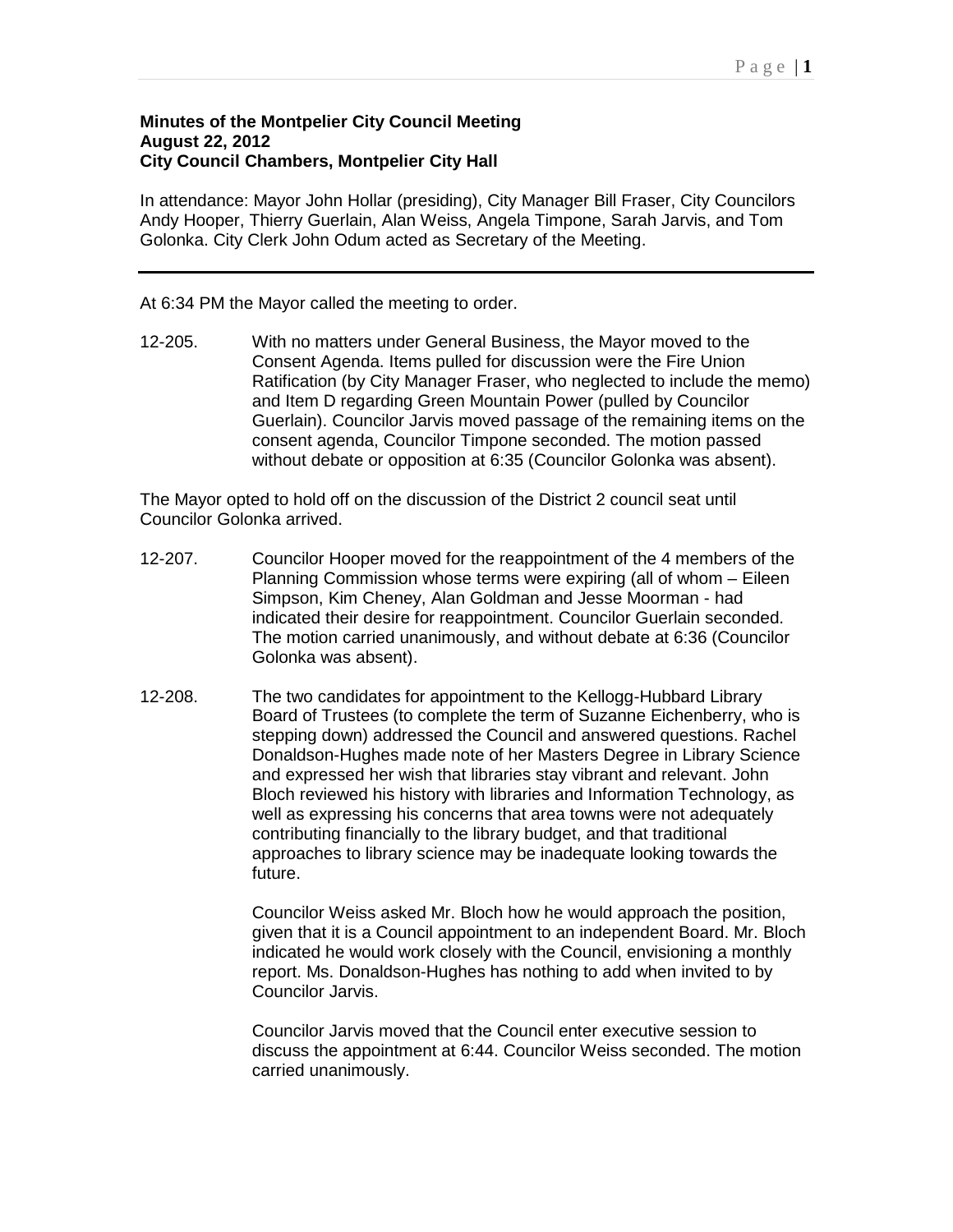At 6:50, Councilor Jarvis moved that the Council return to open session. Councilor Guerlain seconded. The motion carried unanimously.

At 6:51, Councilor Jarvis moved that Rachel Donaldson-Hughes be appointed to the remainder of the open three year term on the Kellogg-Hubbard Library Board of Trustees, with thanks to John Bloch for all he does for the city, and with hopes that she would take Mr. Bloch's comments as guidance. Councilor Timpone seconded. The motion passed unanimously.

12-206. The Mayor returned to item 4 – the appointed to the District 2 council seat being vacated by Councilor Jarvis at the conclusion of the current meeting (to be vacated at end of meeting).

> Candidate Anne Watson addressed the Council, indicating her eagerness and preparation for the job and making note of her policy priorities, such as reincorporating the Dickey Block into housing stock, issues of water capacity with the town of Berlin, the development of the Carr Lot. She noted her committee work and identified as fiscally responsible, analytical and easy to work with.

> Candidate Jake Brown addressed the Council, thanking Councilor Jarvis for her work. Mr. Brown reviewed his experience as a graduate of Middlebury College, and as a reporter in New Hampshire, as well as for The Bridge (where he became a co-owner). He made note of his Masters Degree in Environmental Law from the Vermont Law School, and his close involvement in state and municipal government. He described himself as a very accessible person who has the time and energy for the position, as well as the full support of his family.

> Sylvia Fagan rose to address the Council in support of Anne Watson for the position, noting her age, her address (Barre Street, which does not have a resident on the Council), her perspective as a woman, and called her a "Quick study."

> Eli Rosenberg told the Council that he knows and likes both candidates, but supports Watson for the position, noting her problem solving skills.

Diane Sherman rose in support of Watson, identifying her as a good listener who "connects to people." She noted that Watson would add diversity to the Council.

Rebecca Wigg rose to support Anne Watson based on worked with her on the Energy Committee. She characterized Watson as "passionate" and "dedicated."

Tino O'Brien described himself as "delighted" at the quality of both candidates, and recommended Mr. Brown as a person of integrity, intelligence and focus who would "do a fine job."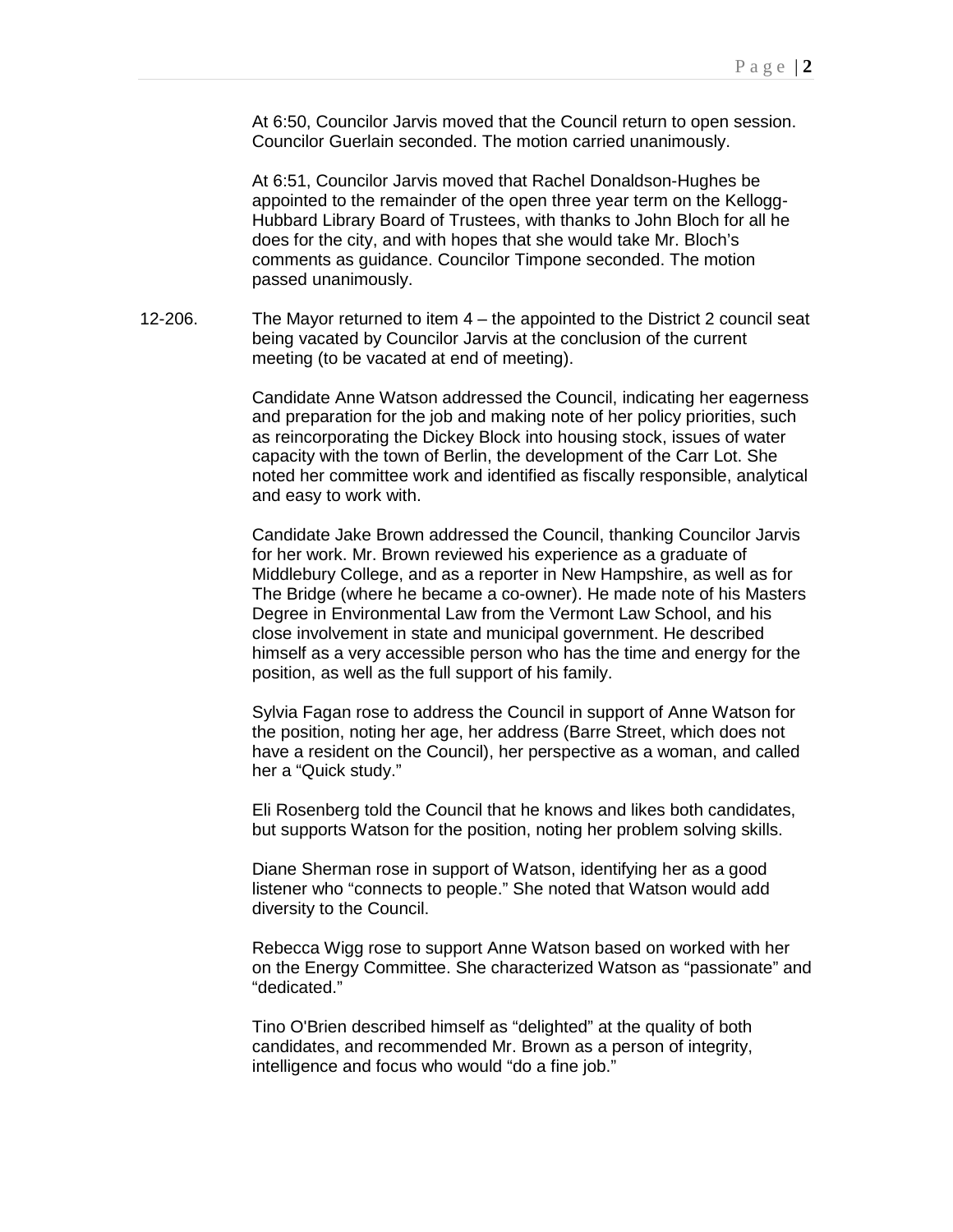Councilor Timpone moved that the Council enter executive session at 7:05. Councilor Hooper seconded. The motion was unanimously approved.

At 7:24, Councilor Weiss moved the Council return to open session with Councilor Guerlain seconding. The motion passed unanimously.

The Mayor noted the decision was difficult, and that both candidates were "great." Councilor Guerlain moved that the Council appoint Anne Watson to the District 2 Council seat being vacated by Sarah Jarvis, effective at the close of the meeting. Councilor Hooper seconded. The motion passed unanimously at 7:24.

12-209. The Council considered the list of applicants for the Montpelier Community Fund Board. Councilor Guerlain indicated he would recuse himself from the agenda item, citing a conflict of interest (his wife was among the list of candidates).

> Councilor Weiss noted the uneven representation from the different city districts, reminding the Council that cross-district representation had been a goal. City Manager Fraser noted that almost all the participants were from District 2, with none from District 1. There was also a brief discussion of how Board terms would be constructed, with the general sense of the Council being that such decisions could be left to the Board itself.

> At 7:29, Councilor Timpone moved that all the applicants (Warren Vail, Eliza Dodd, Bernie Lambek, Beth Boutin, Julie Hendrickson) be appointed to the Board. Councilor Jarvis seconded. The motion carried 5-0, with Councilor Guerlain abstaining.

12-210. The Mayor opened the District Heat agenda item. City manager Fraser made a presentation reviewing the proposal as it stands, including current financials and projections.

> Councilor Golonka noted that his relationship with Fred Bashara (a potential District Heat customer) could be considered a conflict of interest (although he did not feel he had a potential conflict, and had not been a supporter of the project on its merits), and that he would recuse himself if the Council had concerns (no concerns were expressed.

The Mayor acknowledged project key personnel Harold Garebedian, Gwen Hallsmith, Bill Nueberger, and Dan Jones. He also noted the presences of Dick Saudek, who has served as the city's attorney on the project.

Councilor Golonka expressed his concerns about supporting maintenance on the system. City Manager Fraser responded that such systems are historically very low maintenance, and that the Public Works Department was capable of handling issues that arise, with a minimal budgetary allotment.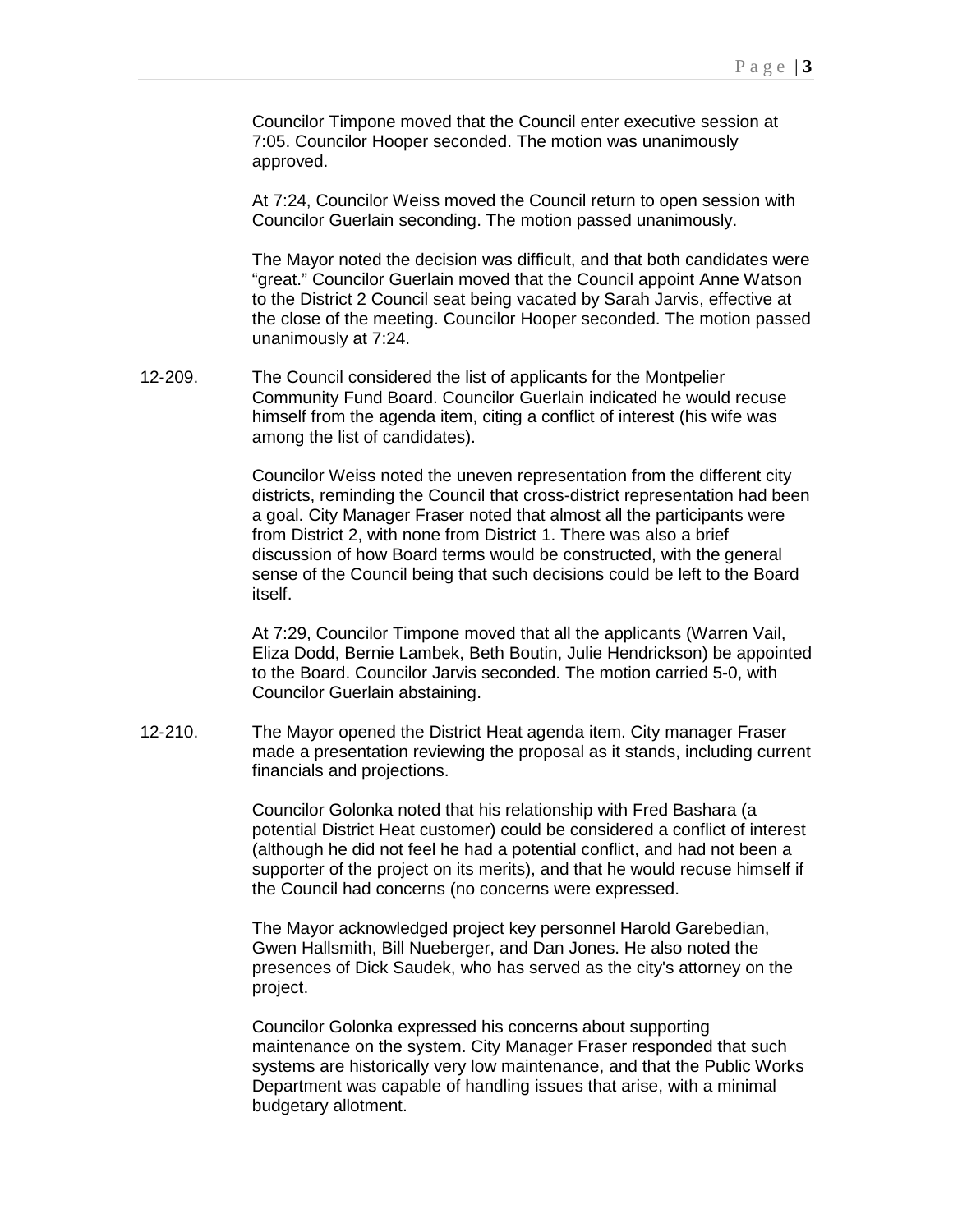Councilor Guerlain expressed concerns that city expenses relating to different aspects of the system could be accurately tracked. Fraser responded that it would be similar to the water utility in that way.

At Councilor Weiss request, the City Manager described the boiler details. He indicated to Councilor Guerlain that the system would be a municipal entity, rather than a public utility, comparing it to the Burlington Electric Department.

Councilor Golonka expressed concerns about finding further problems once the street was opened up. Councilor Jarvis echoed this, citing the potential for "project creep." The project designer felt confident that such issues could be managed.

At Councilor Weiss's questioning, Attorney Saudek indicated that the relationship with the state was locked it, describing it as a "contractual relationship" rather than a partnership.

Noting the recent broken water pipe, Councilor Guerlain expressed concerns that such a break would cause more problems with a district heat system in place, while the designer was confident such a break would not impact the system.

Councilor Guerlain and Mayor Hollar asked for clarifications on the project finances, particularly the projections. Councilor Golonka questioned the level of commitment from those businesses that were potential customers and had given the city letters of support.

Councilor Weiss expressed strong concerns regarding the 46% deviation from the original estimates to bring Union Mutual into the system. Garabedian responded that the initial costs were based on a previous design that included the high school initially, and that the Union Mutual component was unique, and not comparable to other potential customers.

Councilor Guerlain expressed concerns about committing to a project with so many variables.

Ken Jones from the Montpelier School Board reminded the body that Union Elementary was committed to connecting, and that without the project, the school would still have to commit significant money to a new heating system.

Barney Bloom addressed the Council in support of the project, noting that it used a local fuel source as compared to oil. He also characterized the decision as one that would be subject to the judgment of history.

Michael Sherman rose in support of the project, noting volatile oil prices and past city votes in support of the project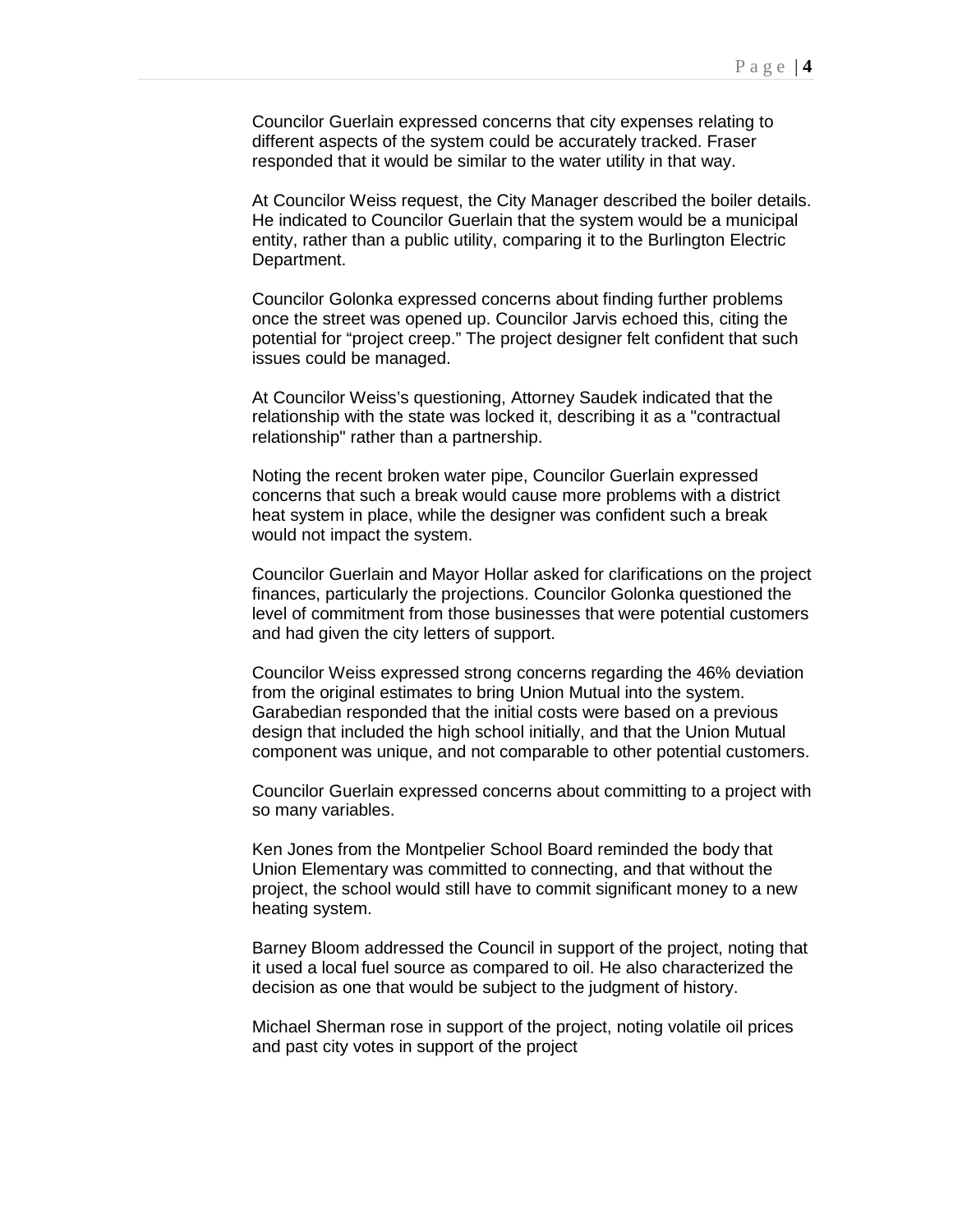Justin Turcotte noted the benefits of biomass heat, but doubted that the project was appropriate for Montpelier, and expressed concerns about potential cost overruns. He suggested the decision be further delayed

Jessica Walsh noted the community's consistent votes to support the project.

Tino O'Brien noted his history with the earliest stages of the project, and felt the Council would be hard-pressed not to support it with all the work that had been done to this point

Steve Everett spoke as one of the private customers who was willing to sign onto the system. He characterized the project as forward-thinking and prudent.

Johanna Miller (of the Energy Advisory Committee. we support it), cited the support of Montpelier voters in praising the project, noting that the grants and external support were unique.

Paige Gurten spoke in support of the project, praising the city for looking ahead.

City Manager Fraser noted the large quantity of work that had been done, and the quality of the project as proposed. Councilor Weiss wondered if a commitment to district heat would impact or lessen commitment to energy efficiencies. Fraser did not believe that it would, and that further efficiencies would not necessarily be precluded from being pursued under the recent bond.

Councilor Jarvis moved to authorize the City Manager to proceed with the district heat project. Councilor Timpone seconded.

Mayor Hollar noted that he supported the project, despite some earlier misgivings, particularly as regarding the relationship with the state and the level of risk. He felt those concerns had been addressed.

At 9:14, Councilors Timpone and Jarvis voted ayes on the motion, while Councilors Weiss, Hooper, Golonka and Guerlain voted nay. The motion failed 4-2.

Regarding the coming vote on city district reapportionment, Councilor Weiss asked the City Clerk if he could send letters to those citizens who would be moved into different districts. The Clerk indicated this would not be a problem.

- 12-205. d) After clarifying questions from Councilor Guerlain, item d from the Consent Agenda passed unanimously at 9:18.
- 12-212. At 9:19 Councilor Golonka noted that he had only voted no on district heat because he felt the state had not dealt fairly and honorably with the city, and if the matter could be reopened in November that he would